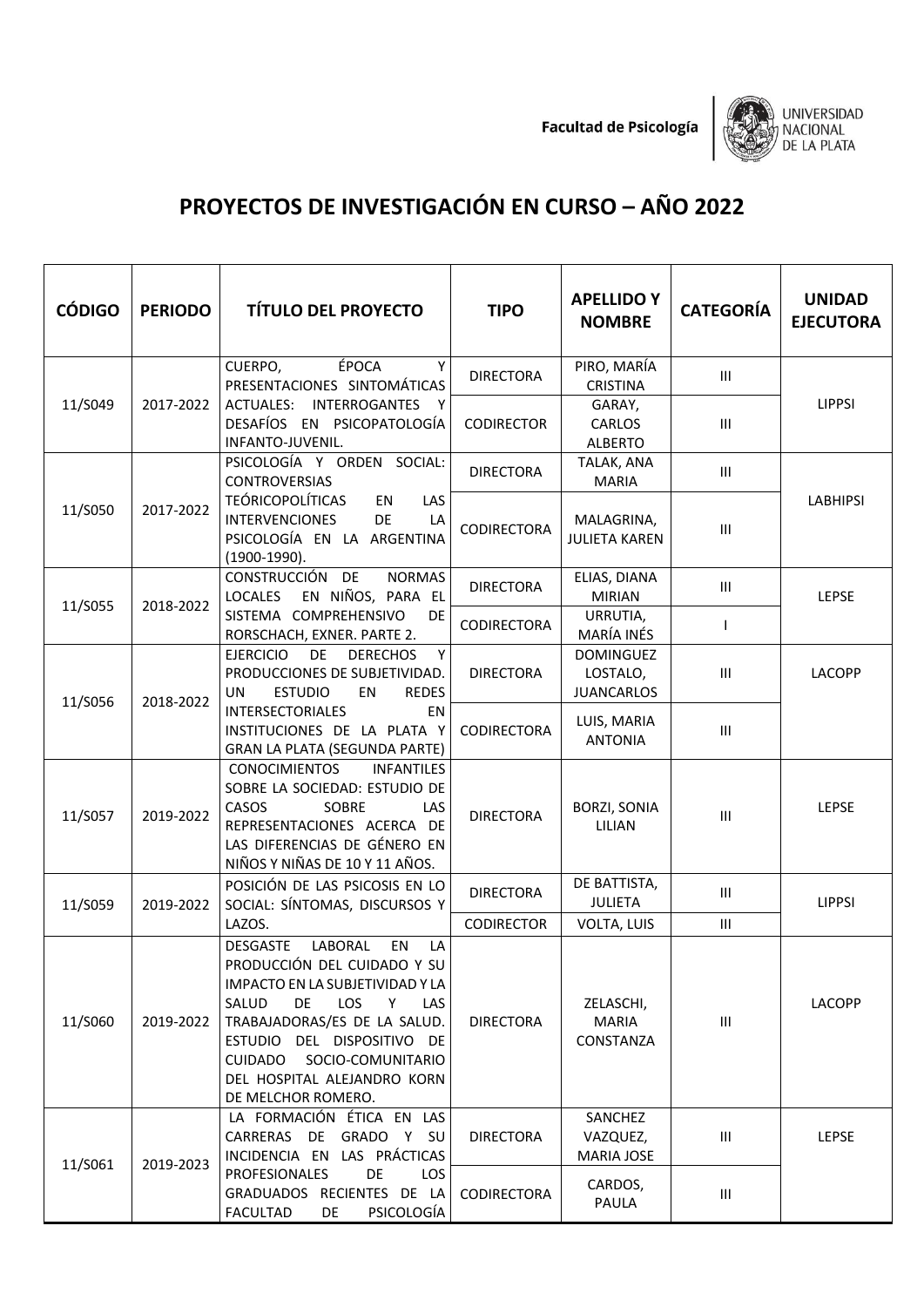|            |           | (UNIVERSIDAD NACIONAL DE LA<br>PLATA)                                                                                                                                                                               |                    |                                       |                                    |               |
|------------|-----------|---------------------------------------------------------------------------------------------------------------------------------------------------------------------------------------------------------------------|--------------------|---------------------------------------|------------------------------------|---------------|
| 11/S062    | 2020-2022 | PRÁCTICAS INCLUSIVAS PARA EL<br>APRENDIZAJE DE LA LECTURA Y LA                                                                                                                                                      | <b>DIRECTORA</b>   | ZABALETA,<br>VERÓNICA                 | Ш                                  | <b>LEPSE</b>  |
|            |           | ESCRITURA AL INICIO DE LA<br>ESCOLARIDAD SECUNDARIA.                                                                                                                                                                | CODIRECTORA        | CASTIGNANI,<br>MA. LAURA              | $\mathop{\rm III}$                 |               |
| 11/S063    | 2020-2022 | TIEMPO Y TEMPORALIDAD EN LOS<br>PROCESOS DE ENVEJECIMIENTO.<br>DEL<br><b>VICISITUDES</b><br><b>PROYECTO</b><br>IDENTIFICATORIO EN PERSONAS<br>MAYORES DE LA PLATA Y GRAN LA<br>PLATA.                               | <b>DIRECTORA</b>   | CANAL,<br><b>MARINA</b>               | $\ensuremath{\mathsf{III}}\xspace$ | LACOPP        |
| 11/S064    | 2020-2022 | ACTUALIZACIÓN DEL TEST FRASES<br>INCOMPLETAS DE JOSEPH M.<br>SACKS.                                                                                                                                                 | <b>DIRECTORA</b>   | LUQUE,<br><b>ADRIANA</b>              | Ш                                  | <b>LEPSE</b>  |
| 11/S065    | 2020-2022 | EL IMPACTO DE LAS TECNOLOGÍAS<br>DIGITALES EN EL VÍNCULO ENTRE<br>PADRES E HIJOS ADOLESCENTES,<br>EN FAMILIAS DE LA PLATA Y GRAN<br>LA PLATA.                                                                       | <b>DIRECTORA</b>   | BRAVETTI,<br><b>GABRIELA</b>          | III                                | LACOPP        |
| 11/S066    | 2020-2022 | LAS<br><b>OPERACIONES</b><br>DE<br>LA<br><b>IDEOLOGÍA</b><br>CAMPO<br>EN<br>EL.                                                                                                                                     | <b>DIRECTOR</b>    | ZOLKOWER,<br><b>MARTIN</b>            | III                                | LACOPP        |
|            |           | PSICOSOCIAL.                                                                                                                                                                                                        | <b>CODIRECTORA</b> | FERRER,<br><b>CARINA</b>              | Ш                                  |               |
|            |           | AUTISTAS Y ESQUIZOFRÉNICOS EN<br>AMOR.<br>EL<br><b>ENTRE</b><br>LA                                                                                                                                                  | <b>DIRECTOR</b>    | PIAZZE,<br><b>GASTON</b>              | Ш                                  | <b>LIPPSI</b> |
| 11/S067    | 2020-2022 | PARTICULARIDAD<br>DE<br>LA<br>ESTRUCTURA Y LA SINGULARIDAD<br>DEL CASO.                                                                                                                                             | CODIRECTORA        | CARBONE,<br><b>NORA</b>               | Ш                                  |               |
| 11/S068    | 2020-2022 | CONSTRUCCIÓN NARRATIVA DE LA<br>IDENTIDAD EN HIJAS, HIJOS Y<br>FAMILIARES DE GENOCIDAS EN<br>BUSCA DE MEMORIA, VERDAD Y<br>JUSTICIA (COLECTIVO HISTORIAS<br>DESOBEDIENTES).                                         | <b>DIRECTOR</b>    | DEL CUETO,<br><b>JULIO</b>            | Ш                                  | LEPSE         |
| 11/S069    | 2020-2022 | ENTRAMADOS DE CON-VIVENCIAS<br>APRENDIZAJE ESTRATÉGICO.<br>Υ<br><b>INCLUSIÓN</b><br><b>EDUCATIVA</b><br>DE<br><b>DERECHOS</b><br>EN<br><b>SUJETOS</b><br>DE<br>CONTEXTOS ATRAVESADOS POR<br>DESIGUALDADES SOCIALES. | <b>DIRECTORA</b>   | ERAUSQUIN,<br><b>CRISTINA</b>         |                                    | LACOPP        |
| 11/S070    | 2020-2022 | <b>NOVIAZGOS</b><br>ADOLESCENTES:<br>ANÁLISIS DE LAS VIOLENCIAS<br>CONTRA LAS MUJERES EN JÓVENES<br>DE 14 A 18 AÑOS.                                                                                                | <b>DIRECTOR</b>    | OÑATIVIA,<br><b>XAVIER</b>            | Ш                                  | LACOPP        |
| 11/S071    | 2020-2022 | LAS VIOLENCIAS SEGREGATIVAS,<br>EFECTOS DE LA EVAPORACIÓN DEL<br>PADRE. TRATAMIENTOS POSIBLES.                                                                                                                      | <b>DIRECTOR</b>    | SUAREZ                                | $\ensuremath{\mathsf{III}}\xspace$ | <b>LIPPSI</b> |
| 11/S072    | 2020-2024 | HISTORIAS DE LA CARRERA DE<br>PSICOLOGÍA<br>EN<br>LA<br>UNLP,<br>SEGUNDA ETAPA (1958-2006).                                                                                                                         | <b>DIRECTOR</b>    | VIGUERA,<br>ARIEL                     | III                                | LABHIPSI      |
| $11/50$ xx | 2022-2025 | <b>EXPLORACIONES</b><br><b>SOBRE</b><br>LA<br>PRODUCCIÓN DE SUBJETIVIDAD EN<br>NIÑOS, NIÑAS Y ADOLESCENTES EN<br>TIEMPOS DE PANDEMIA. EFECTOS<br>DE DESUBJETIVACIÓN ANTE UNA<br>CATÁSTROFE NATURAL-SOCIAL.          | <b>DIRECTORA</b>   | GAUDIO,<br><b>ROXANA</b><br>ELIZABETH | Ш                                  | <b>LIPPSI</b> |